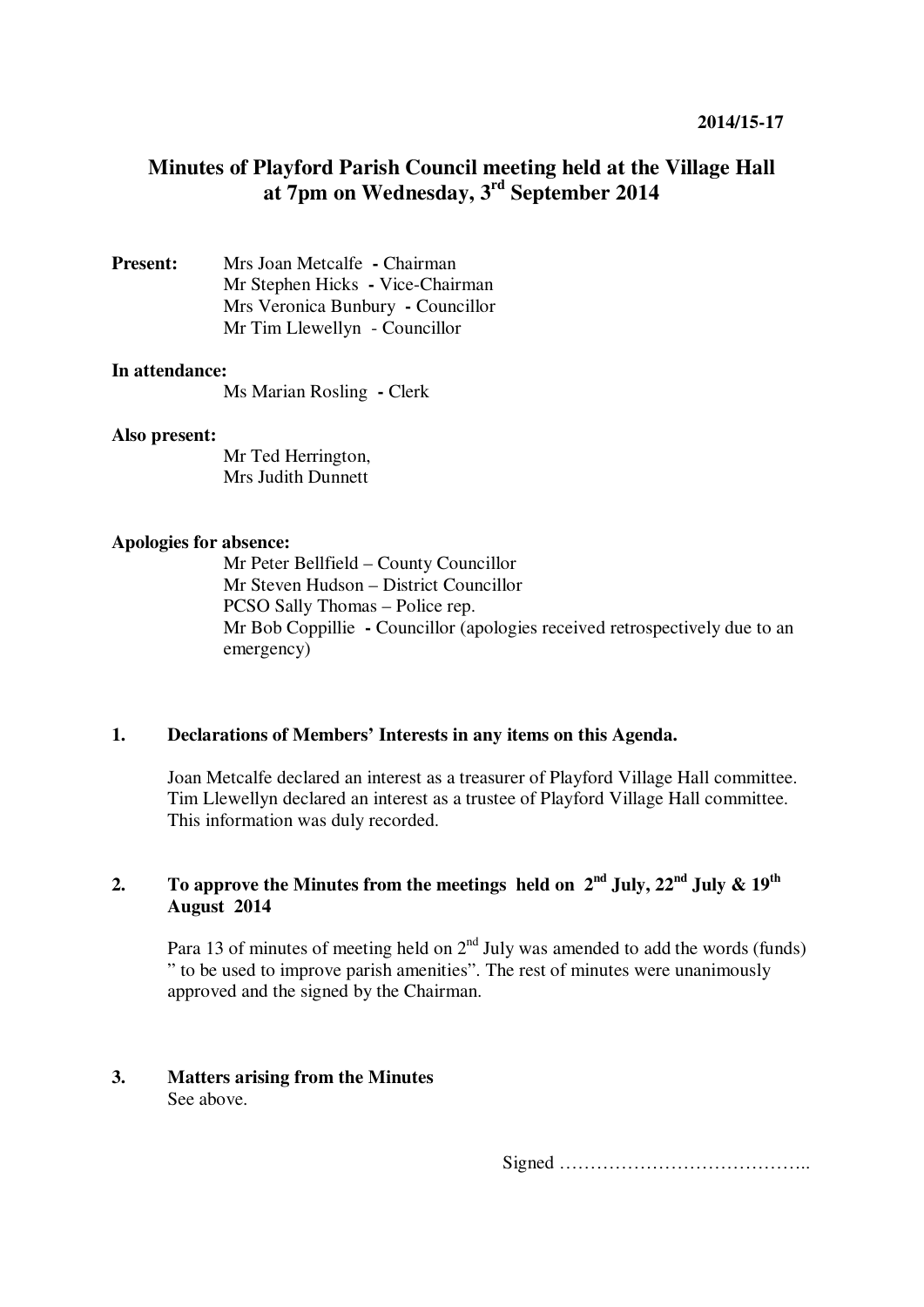## **4. Action Log Review**

**AP-81** Condition of Byway 19 **-** Clerk will contact Debbie Adams for an update on this.

**AP84** – Blocked drain on RH side of Church Lane going out of village. This has not been fixed yet – clerk to chase.

**AP85 -** STOP sign at exit of village hall car park has now been mended by the Highways dept.

For more details see Action Log appended at end of the Minutes.

## **5. County Councillor Peter Bellfield report.**

Peter Bellfield is still recovering from his recent illness, he is working from home but unable to attend meetings at present. He conveyed to the clerk that he wishes to be contacted if there is anything to be taken up by him on behalf of the Parish Council.

#### **6. District Councillor Steven Hudson**

Steven Hudson was unable to attend due to serious illness.

## **7. Police Report.**

PCSO Justin Moss has been transferred to Kesgrave area but he sent in a final report saying that there were no crimes reported in Playford for June and July of this year. The Police priorities at the moment are in tackling anti-social behaviour in parts of Kesgrave and Rushmere St Andrew and monitoring speeding within Kesgrave SNT including villages within the districts IP5 & IP6.

PCSO Moss's full report can be seen appended to the minutes on the village website.

### **8. Finance**

o Reporting & authorisation of cheques:-

A cheques was signed for:

738 M J Rosling £21.49 Clerk's expenses.

Signed …………………………………..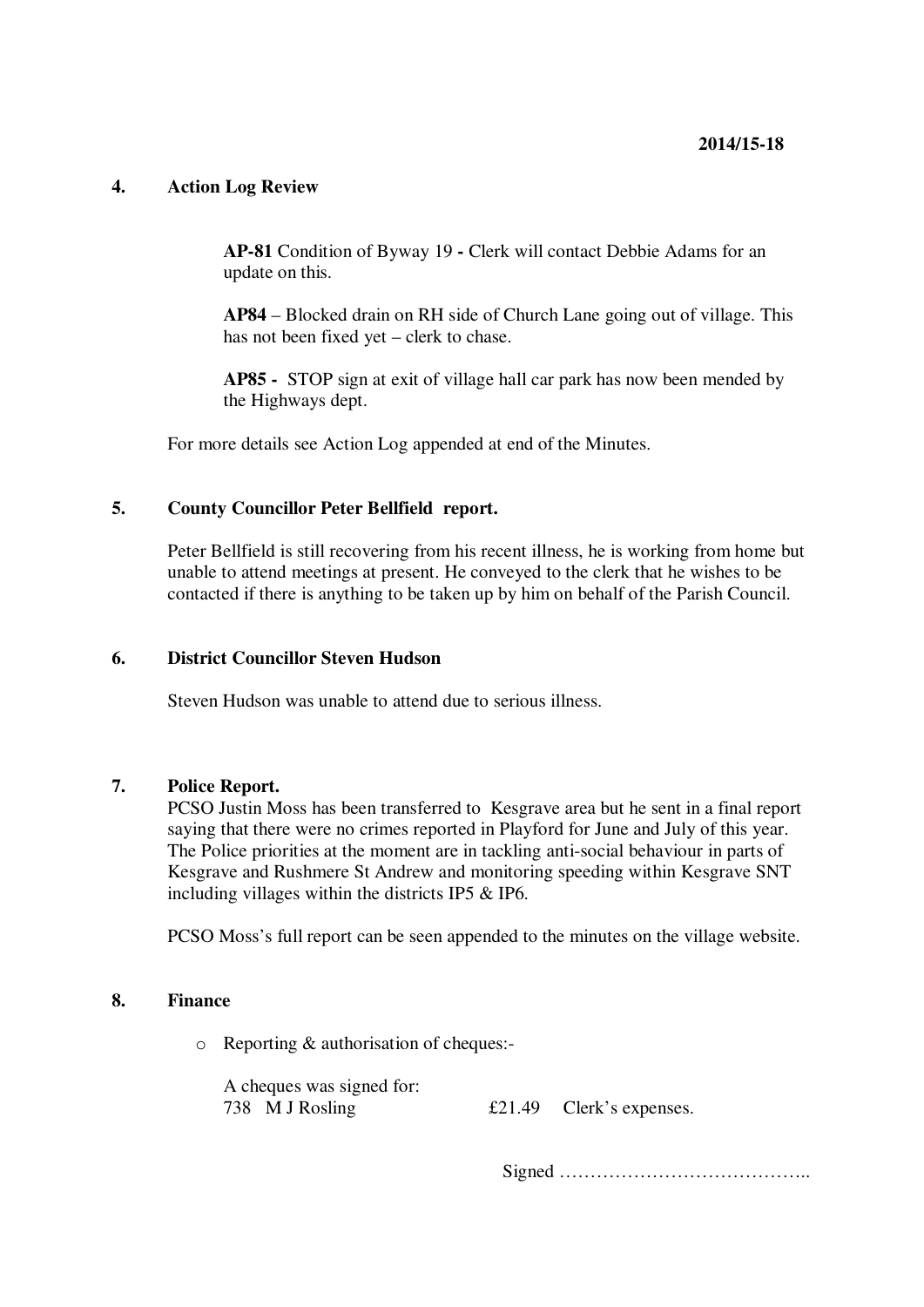o Budget review:

The current state of the on-going budget was looked at closely. We have extra funds at present due to the proceeds of the sale of the Pocock paintings and from renting out the village playing fields for events. It was felt that more could be spent on improving the look of the village in addition to replacing the bench on the Green. The railings on either side of the river bridge are badly in need of cleaning and repainting and the clerk will obtain quotes for this work. Also the grass verge on the LH side of Brook Lane would be greatly improved by more frequent cutting and the clerk will contact the contractors to arrange this.

o Bank balances:

| Barclays Bank current account as at 31.8.14 |               | £2515.62 |
|---------------------------------------------|---------------|----------|
| NS&I Savings account                        | as at 31.8.14 | £1779.12 |

o Approval and Acceptance of Annual Report:

The Intermediate and External Audits for the year ended  $31<sup>st</sup>$  March 2014 are now complete and a notice advertising the Conclusion of Audit has been placed on the village notice board. The Annual Report was circulated to all councillors and noted. Joan Metcalfe proposed acceptance of the report and this was seconded by Steve Hicks.

- o Issues arising from the Annual Report.
	- i) The Precept Grant of £310.42 from SCDC had been entered in Box 3 instead of Box 2 in Section 1 of the accounting statement.
	- ii) Budgeting procedures although these had been satisfactorily carried out they had been inadequately minuted.
	- iii) Risk Assessment there was inadequate evidence that the Risk Assessment had been carried out and no adoption of the policy was minuted.

The council and clerk resolved that in future, these points would be more closely observed.

o Online banking:

"View- Only" procedures have now been set up so that the state of the Bank account can now be checked online by the Chairman and Clerk. Although forms enabling transactions to be carried out online have been requested by the Clerk, these have not yet been received for completion. The Clerk will contact Barclays Bank again.

Signed …………………………………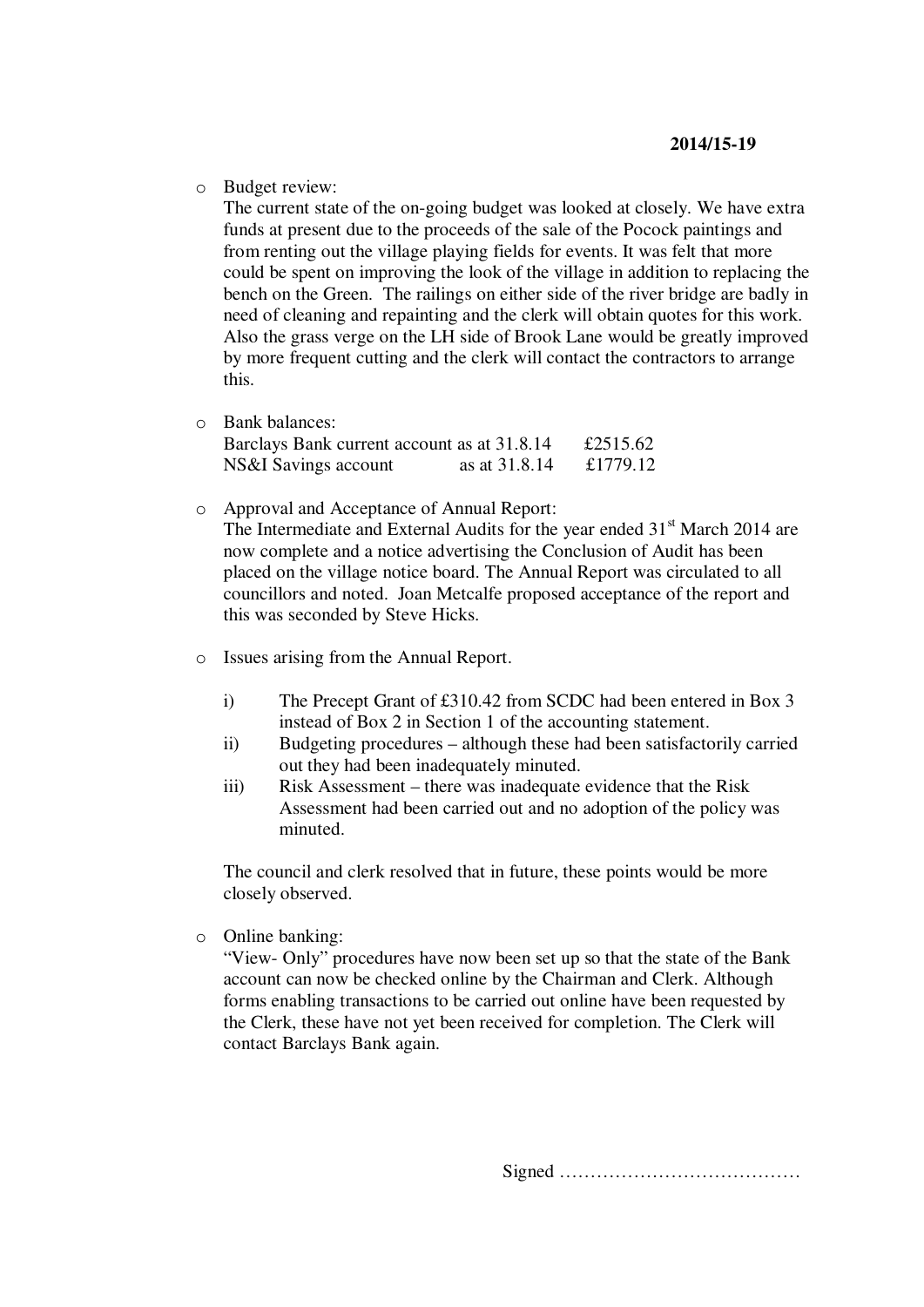## **9. Highways**

Although sand covering the kerb near Mr & Mrs Herrington's house in Boot Street has been repeatedly reported to Highways by them, nothing has been done to clear it. Clerk to follow this up.

#### **10. Governance & Accountability procedures.**

This is a large document produced by the Joint Practitioners' Advisory Group (JPAG) in March this year. It covers the legal framework within which all councils must operate and gives guidance on accounting procedures and the completion of the annual return. Because it was felt that councillors need more time to fully digest the contents of this, it was resolved to defer discussion until the next meeting.

## **11. LAIS changes to Rights of Way**

LAIS1367 contains information about the Deregulation Bill. The only parts relevant to Playford appear to be clauses 21-27 which concern rights of way. Local authorities are required to maintain and keep under review definitive maps and statements showing public rights of way in their area. There is a cut off date of  $1<sup>st</sup>$  January 2016 after which time all footpaths must be registered and cannot be altered. Tim Llewellyn offered to try and obtain a definitive map for the Playford area. Our current footpath map (which has recently been obtained from Highways dept.) does not give enough detail clearly. The matter can then be discussed at the next meeting.

## **12. Amendments to Legal Topic Notes (LTN's) & subsequent changes to Standing Orders**

These changes mainly refer to photography and recording laws as applied to council meetings – they have now been extended to include real time and streaming. No recording of any sort is permitted without the council's prior written consent. Joan Metcalfe has amended para 3.15 of Playford's Standing Orders to reflect this. Joan has also amended para 3.3 regarding approval of a councillor's absence from a meeting. Joan proposed acceptance of these changes and this was seconded by Tim Llewellyn. The new changes will be incorporated into the version currently on the village website as soon as the minutes are published.

#### **13. Individual Electoral Registration.**

The way we need to register to vote has changed and is now the responsibility of the individual rather than the householder. The clerk attended a meeting in July given by the Electoral Services dept. at the SCDC office in Melton, where the process of transferring data from DWP information on to the Electoral system was explained together with the on-going problems of chasing up inaccuracies and discrepancies. The new system of course has to be fully up and running by the forthcoming elections in May 2015.

Signed ………………………………...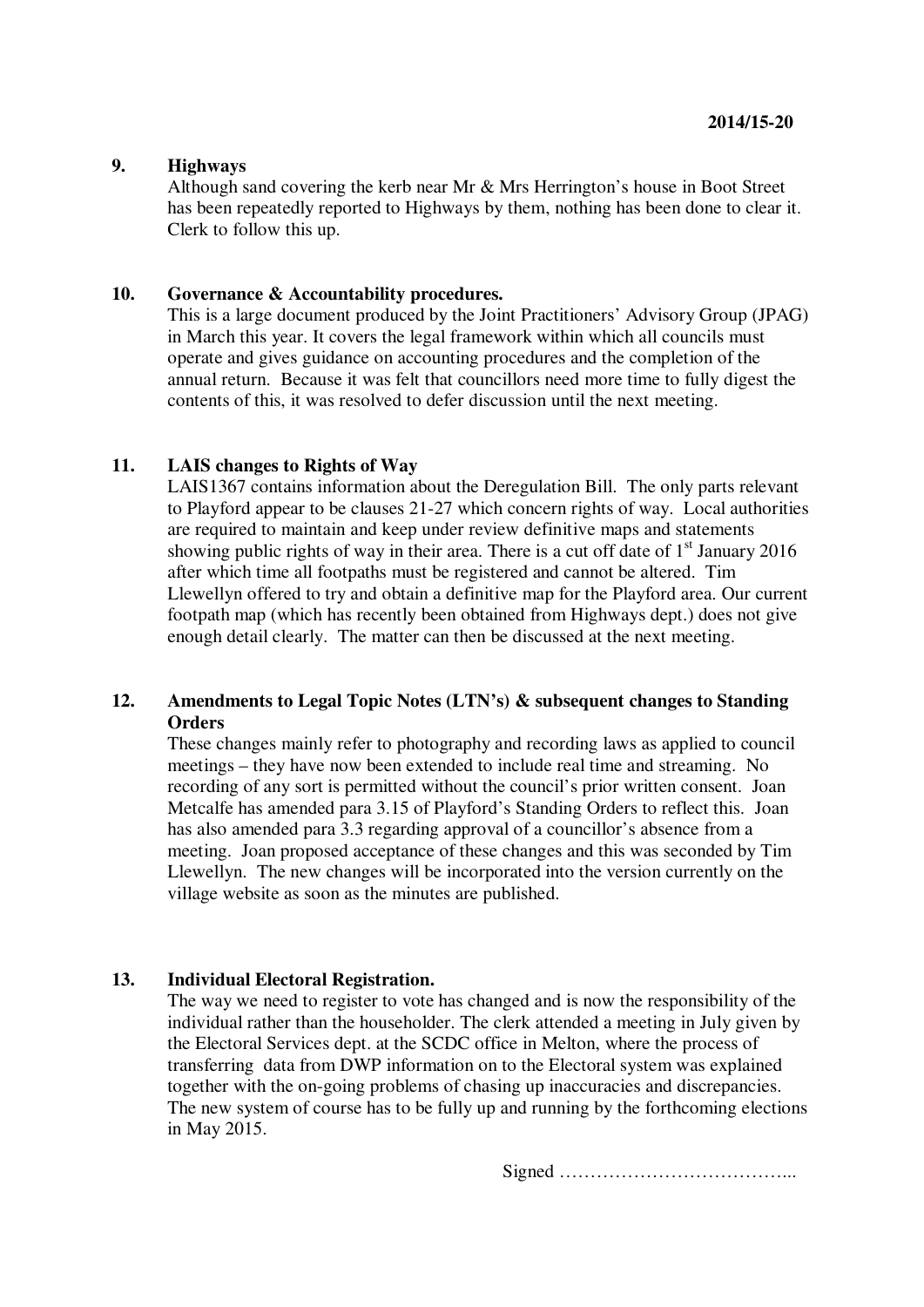### **2014/15-21**

Postal votes and proxy votes may not be automatically switched over to the new system if there is not an exact match on the data and a person's ID is not confirmed so if anyone relies on a postal vote and they have not had a letter of confirmation that this will be continued, they should contact the Electoral Services on 01394 444324 for advice.

## **14. Outdoor Playspace funds.**

.

.

Steve Hicks has now obtained a new quote for the basketball net & post and the application for funds can now be submitted.

## **15. Purchase of new bench for Village Green**

Will Gibson from SCDC's Enabling Communities team rang the clerk regarding the funding that District Councillor Steve Hudson had promised. A quote of £511.20 (inc VAT) has been obtained by Joan Metcalfe from Realise Futures for a bench made from recycled materials and this would include a commemorative engraving and installation and fixing costs. It was agreed that the inscription should read: "To the memory of Geoffrey B Pocock 1879-1960, artist of this parish" and that a 1.8m bench would be the optimum size. The clerk has downloaded an application form for funds from the Enabling Communities' budget and can now complete it. It was also decided that a new grit bin was required on the Green as the old wooden one is beyond repair. The clerk will obtain a quote for another grit bin similar to the three purchased in July 2012 and submit this along with the quote for a new bench.

#### **16. Booking of Playing Fields July 2015**

An application has been received by the clerk for the use of the playing field grounds at a wedding reception on  $11<sup>th</sup>$  July 2015. Terms and conditions have been agreed by the applicant and a fee of £50.00 will be charged. Joan Metcalfe proposed acceptance of this application and it was seconded by Veronica Bunbury.

#### **17. Bottle Bank issues**

Refuse continues to be left beside the Bottle Bank and regularly has to be removed by councillors or other public-spirited parishioners. Joan Metcalfe has been in touch with Refuse & Recycling dept. at SCDC and they can investigate any rubbish deposited, with a view to tracing the culprits by addresses etc. left on the items. However, it was felt that this was a somewhat inexact science and that an extra wheelie bin could be provided for the use of such rubbish at a cost of £30 pa. Joan Metcalfe undertook to organise this.

Signed …………………………….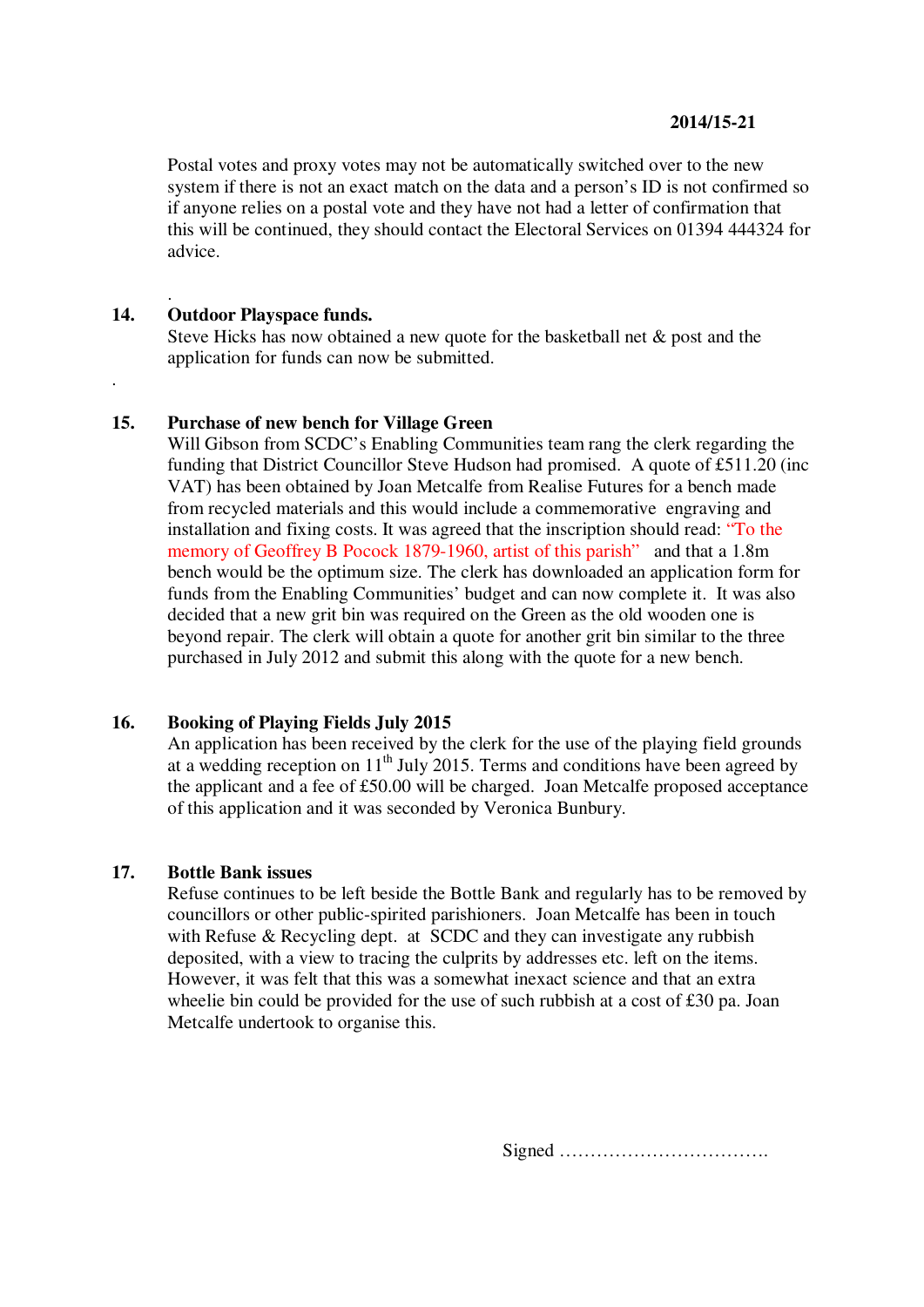### **18. Correspondence received:**

- a) A letter has been received from Community Connect regarding the proposed development of land west of Westerfield Road, Ipswich to advise us that initial planning permission has been sought for Phase 1 of the project which is for the development of 80 homes.
- b) A letter from Ipswich Borough Council has been received, advising us that outline planning permission is proposed for a mixed development of up to 815 dwellings to the south of Westerfield Road, Ipswich with a district centre of retail shops, financial services, restaurants, pubs and takeaways. These plans can be inspected at the Town Hall in Ipswich.
- c) SALC has issued an update to the Suffolk Local Code of Conduct to maintain the high standards of conduct within its area.
- d) Polling Station Review Consultation: A review of all polling districts, places and stations is required to be carried out by the end of December 2014 and a notice to this effect has been placed on the village notice board. There are no recommendations for any changes at Playford.
- e) Ipswich Local Plan: Ipswich has published its Draft Ipswich Urban Character Supplementary Planning Document (SPD) for public consultation from  $8<sup>th</sup>$  August until 25<sup>th</sup> September 2014. Documents may be inspected at: www.ipswich.gov.uk/consultations and at various locations in Ipswich – please ask the clerk for further details if necessary. Comments may be submitted by email to planningandregeneration@ipswich.gov.uk
- f) The Local Government Boundary Commission have made their final recommendations for boundary changes and this can be viewed at http://consultation.lgbce.org.uk or if you require a paper copy please ring Heather Fuller on 020 7664 8534. Their recommendations for Playford are broadly as we had hoped; a new ward named Fynn Valley has been created and will comprise the villages of Playford, Swilland,Tuddenham,Westerfield & Witnesham.
- g) Philip Watkins, director of Eastern Edge has replied apologising that the siting of the EAOW1 notices of proposed works were not ideal. By the time he looked at them, the notice period had expired but he has taken our comments on board for next time.

## **19. AOB**

a) Joan Metcalfe has obtained a price of £30 for a sign to deter people from parking outside the gates to the playing field thus blocking the entrance for emergency vehicles if required. She proposed acceptance of this suggestion and it was seconded by Tim Llewellyn.

Signed …………………………….